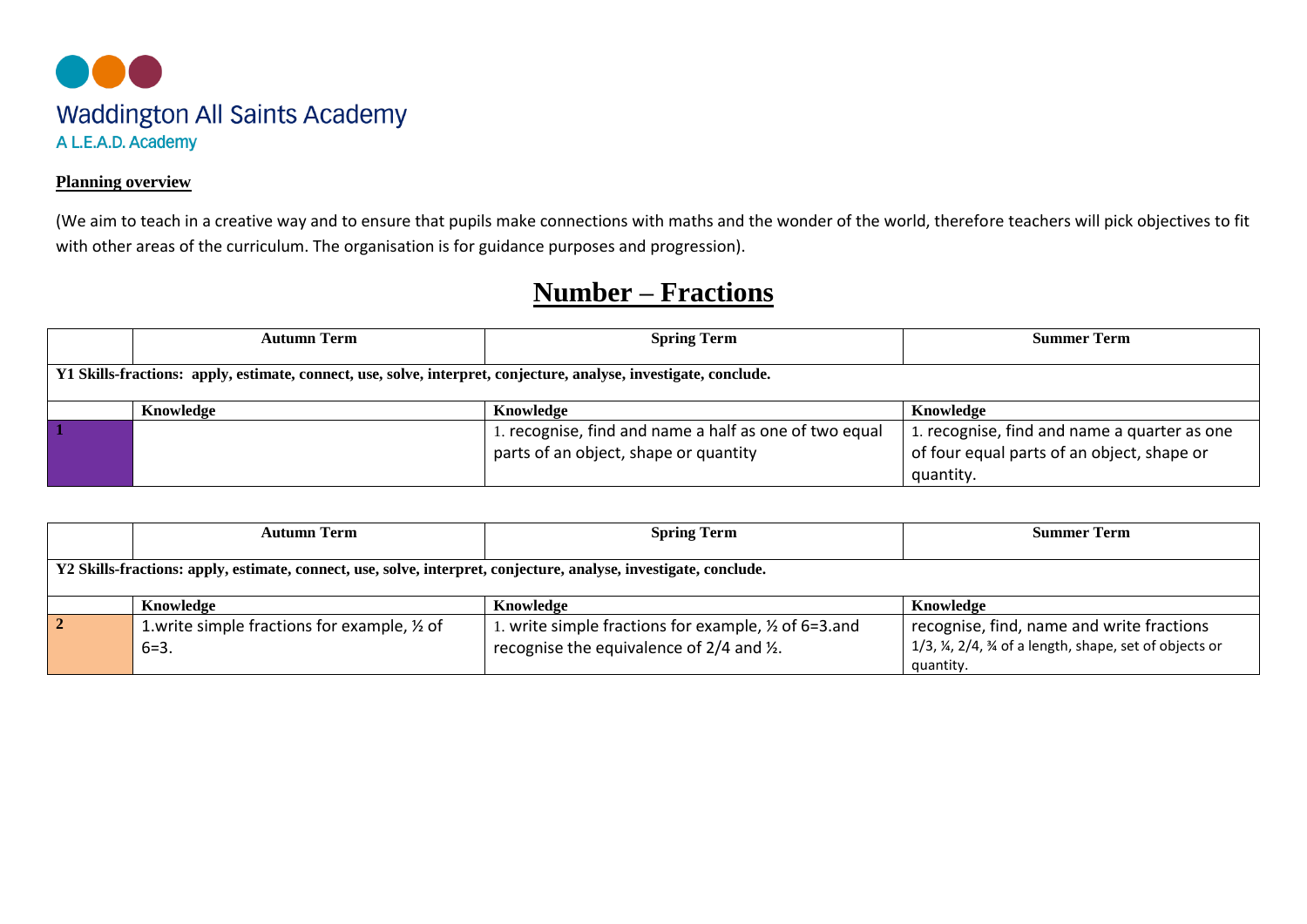

|                                                                                                                   | <b>Autumn Term</b>                               | <b>Spring Term</b>                                      | <b>Summer Term</b>                           |
|-------------------------------------------------------------------------------------------------------------------|--------------------------------------------------|---------------------------------------------------------|----------------------------------------------|
| Y3 Skills-fractions: apply, estimate, connect, use, solve, interpret, conjecture, analyse, investigate, conclude. |                                                  |                                                         |                                              |
|                                                                                                                   | Knowledge                                        | Knowledge                                               | Knowledge                                    |
|                                                                                                                   | 1. count up and down in tenths; recognise that   | . add and subtract fractions with the same              | 1. solve problems that involve all fractions |
|                                                                                                                   | tenths arise from dividing an object into 10     | denominator within one whole for example $5/7 +$        | learning to date.                            |
|                                                                                                                   | equal parts and in dividing one-digit numbers    | $1/7=6/7$ .                                             |                                              |
|                                                                                                                   | or quantities by 10.                             | 2. compare and order unit fractions, and fractions with |                                              |
|                                                                                                                   | 2. recognise, find and write fractions of a      | the same denominators                                   |                                              |
|                                                                                                                   | discrete set of objects: unit fractions and non- |                                                         |                                              |
|                                                                                                                   | unit fractions with small denominators           |                                                         |                                              |

|                                                                                                                    | <b>Autumn Term</b>                                                                                                                                                                                                                                                                                                                                     | <b>Spring Term</b>                                                                                                                                               | <b>Summer Term</b>                                                                                       |
|--------------------------------------------------------------------------------------------------------------------|--------------------------------------------------------------------------------------------------------------------------------------------------------------------------------------------------------------------------------------------------------------------------------------------------------------------------------------------------------|------------------------------------------------------------------------------------------------------------------------------------------------------------------|----------------------------------------------------------------------------------------------------------|
| Y4 Skills- fractions: apply, estimate, connect, use, solve, interpret, conjecture, analyse, investigate, conclude. |                                                                                                                                                                                                                                                                                                                                                        |                                                                                                                                                                  |                                                                                                          |
|                                                                                                                    | Knowledge                                                                                                                                                                                                                                                                                                                                              | Knowledge                                                                                                                                                        | Knowledge                                                                                                |
| $\sqrt{4}$                                                                                                         | 1. recognise and show, using diagrams,<br>families of common equivalent fractions.<br>2. count up and down in hundredths;<br>recognise that hundredths arise when<br>dividing an object by one hundred and<br>dividing tenths by ten.<br>3. add and subtract fractions with the same<br>denominator.<br>4. recognise and write decimal equivalents to. | . round decimals with one decimal place to the<br>nearest whole number.<br>2.compare numbers with the same number of decimal<br>places up to two decimal places. | 1. solve simple measure and money problems<br>involving fractions and decimals to two<br>decimal places. |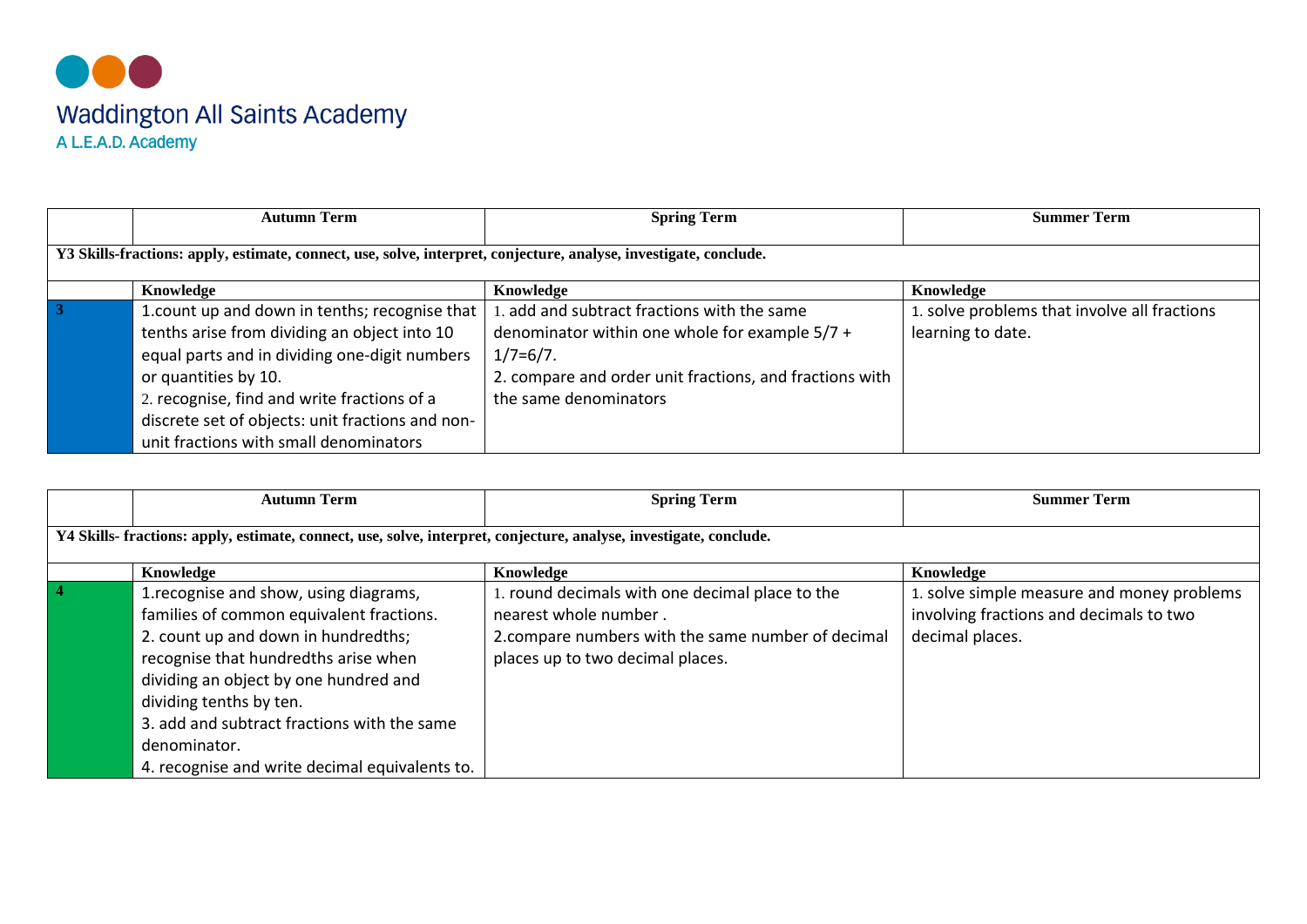

|                | <b>Autumn Term</b>                                                                                                                                                                                                                                                                                                                                                                                                                                                                                                                                                                                                                                                    | <b>Spring Term</b>                                                                                                                                                                                                                                                                                                                                                                       | <b>Summer Term</b>                                                                                         |
|----------------|-----------------------------------------------------------------------------------------------------------------------------------------------------------------------------------------------------------------------------------------------------------------------------------------------------------------------------------------------------------------------------------------------------------------------------------------------------------------------------------------------------------------------------------------------------------------------------------------------------------------------------------------------------------------------|------------------------------------------------------------------------------------------------------------------------------------------------------------------------------------------------------------------------------------------------------------------------------------------------------------------------------------------------------------------------------------------|------------------------------------------------------------------------------------------------------------|
|                | Y5 Skills- fractions: apply, estimate, connect, use, solve, interpret, conjecture, analyse, investigate, conclude.                                                                                                                                                                                                                                                                                                                                                                                                                                                                                                                                                    |                                                                                                                                                                                                                                                                                                                                                                                          |                                                                                                            |
|                | Knowledge                                                                                                                                                                                                                                                                                                                                                                                                                                                                                                                                                                                                                                                             | Knowledge                                                                                                                                                                                                                                                                                                                                                                                | Knowledge                                                                                                  |
| $\overline{5}$ | 1.compare, order and subtract fractions<br>whose denominators are all multiples of the<br>same number.<br>2. read and write decimal numbers as<br>fractions.<br>3. recognise and use thousandths and relate<br>them to tenths, hundredths and decimal<br>equivalents.<br>4. round decimals with two decimal places to<br>the nearest whole number and to one decimal<br>place<br>5. read, write, order and compare numbers with<br>up to three decimal places.<br>6. recognise the per cent symbol (%) and<br>understand that per cent relates to 'number of<br>parts per hundred', and write percentages as a<br>fraction with denominator 100, and as a<br>decimal. | 1. recognise mixed numbers and improper fractions<br>and convert from one form to the other and write<br>mathematical statements.<br>2. solve problems involving number up to three decimal<br>places.<br>3. solve problems which require knowing percentage and<br>decimal equivalents of n1/2, 1/3, 1/5, 2/5, 4/5 and those<br>fractions with a denominator of a multiple of 10 or 25. | 1. multiply proper fractions and mixed<br>numbers by whole numbers, supported by<br>materials and diagrams |